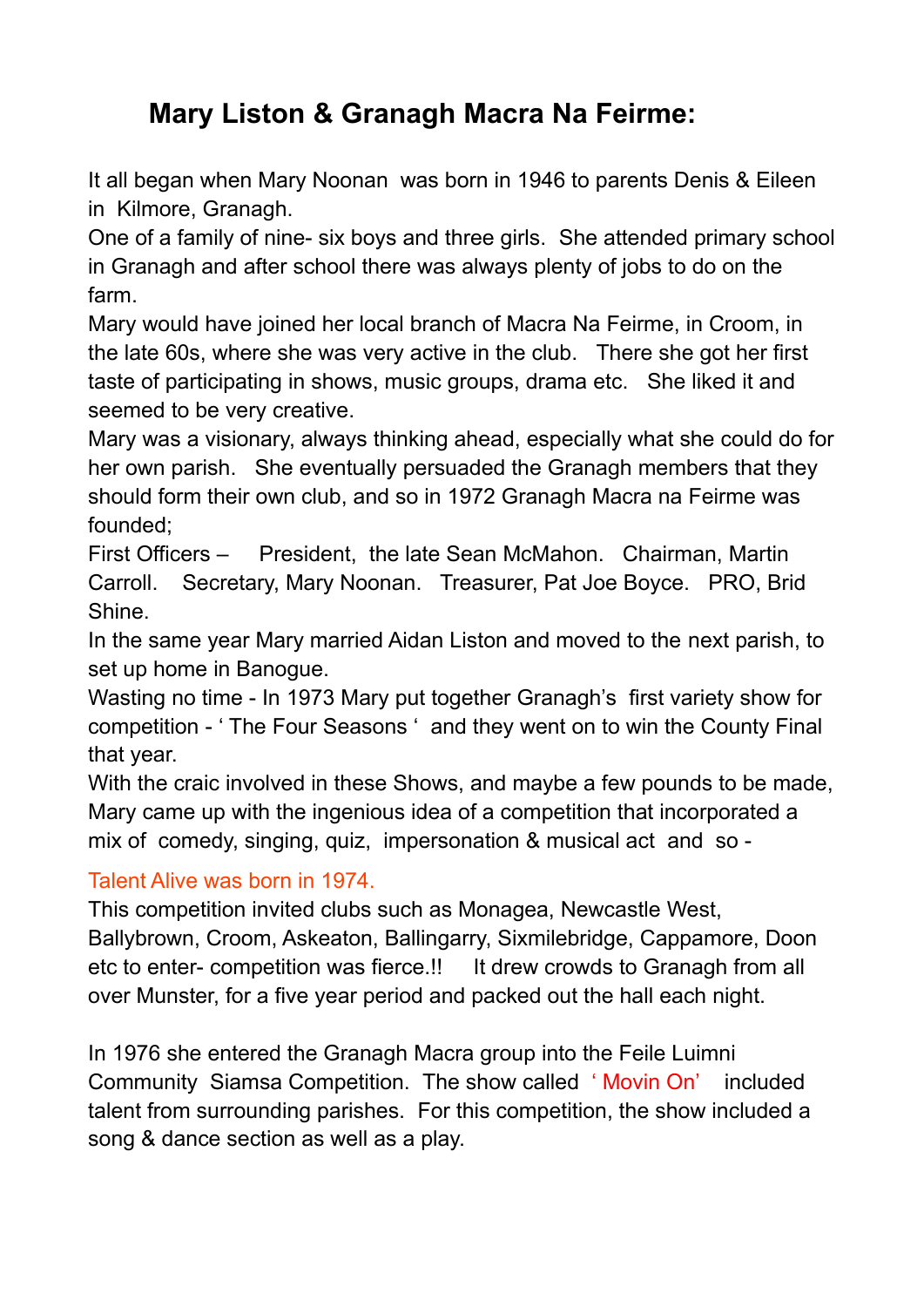In 1978, Mary entered a Granagh Macra show in Cross Country Cabaret, called ' Songs of the Sea ' and won £100 in the County final.

1979. Mary's next show with Granagh Macra - ' Stars & Stripes ' with a cast of twenty four. This was our first entry into the Macra Na Feirme National Light Entertainment Compet. A thirty minute musical based on facets of American Life. We performed in the beautiful Savoy Theatre, Limerick. The Judge described it as ' a very imaginative presentation, full of life '.

The Theatre catered for an audience of 1500 and for the County & Munster finals, the Limerick clubs used to fill it with their supporters..

\*\* The Savoy Cinema/Theatre opened on 19th December 1935 with the film "Brewster's Millions". Designed by Leslie C. Norton, the cinema was Art Deco on the outside. The Savoy Cinema featured both live stage shows as well as movies in its earlier years, and was equipped with a Compton Organ. The interior was Moorish/Atmospheric in style and the proscenium was 42ft wide. The Savoy Cinema was closed by Irish Cinemas in 1974, and used afterward for live shows and movies for several years. The Savoy Cinema was demolished in 1988-89 \*\* See more details re The Savoy at end of this page.

1980. The Macra Na Feirme National Drama competitions were held around March each year.

Mary had already produced a number of plays - Spreading the News - a short one-act comedy by Lady Gregory & also The Knave of Diamonds. The Granagh Macra club's first entry into this competition, was produced by Mary - 'The Hebrew Lesson', by Wolf Mankowitz..

For the L. Entertainment competition this year, the numbers restriction was lifted. Mary always wanted to introduce new faces, so she enlisted a number of people from her parish, Banogue, to participate.

Mary produced a bright, colourful and fast moving, thirty minute show called ' Weather Frolics ', with a cast of 26. Mary was highly complimented by the judge, Ed Lawrence, for her "imagination and skill in creating such an entertaining show ". He said that RTE should consider the use of more home material, with so many talented artists in rural areas. He suggested that they would have benefitted richly from attending the production. This was pre Tops of the Town days.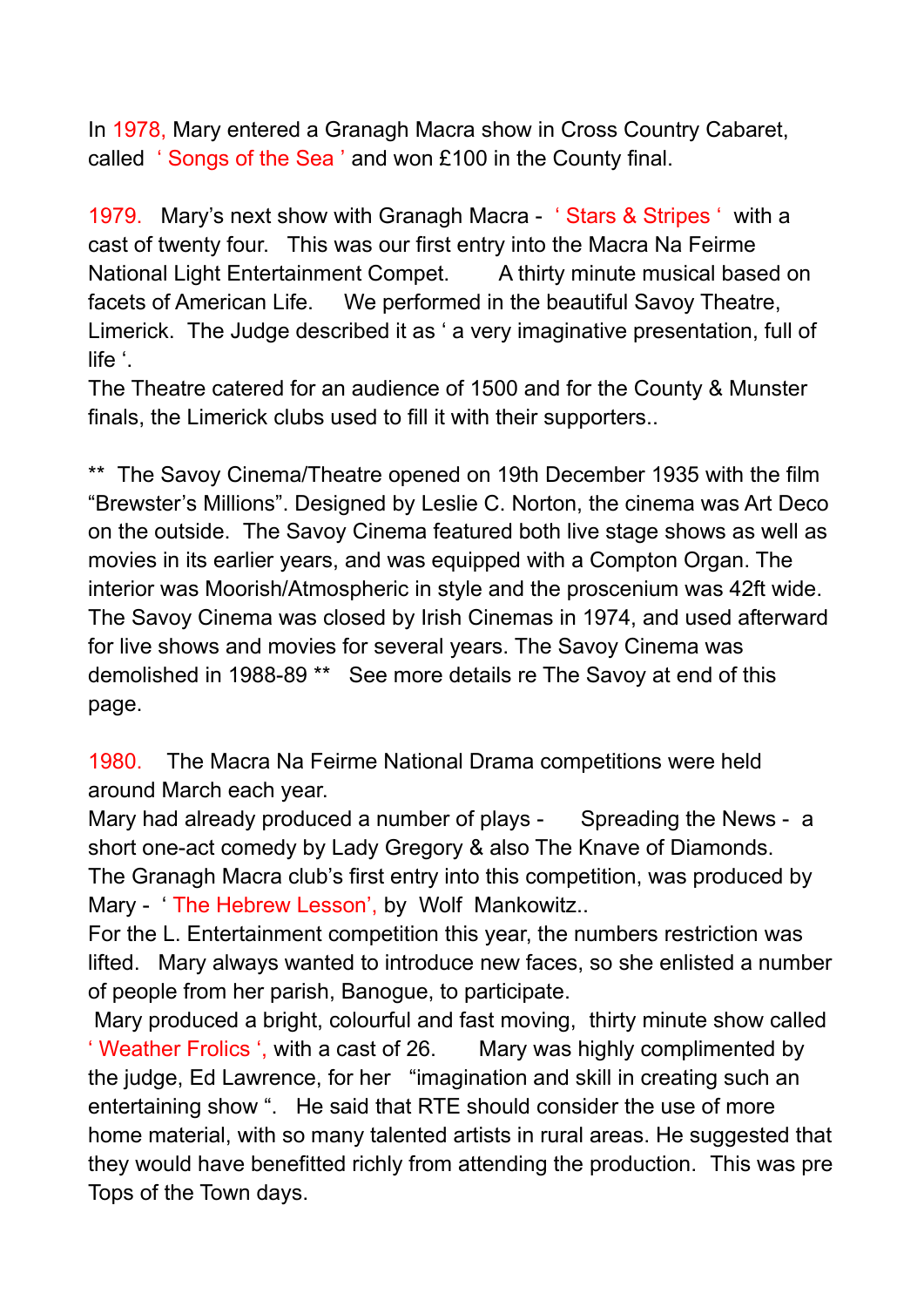Nowadays in modern shows you have assistants to do everything. Back then, Mary did all the planning for – choreography, costumes, sets, sound…..and she hand wrote all the songs.

1981: The Granagh club again entered the Drama Compet and Mary produced ' The Boy Dudgeon' by Ray Jenkins.

1982: Mary produced 'The Bespoke Overcoat' by Wolf Mankowitz for the club's entry this year.

Mary entered the club in the Feile Luimni Community Siamsa Competition. She produced a show called 'Rambles in Erin ' along with the play 'The Bespoke Overcoat'.

The show received awards for -

(1) Best Overall Drama - ' The Bespoke Overcoat '.

(2)Adjudicator's Award: - The fabulous ' English Country Garden ' Scene. Also, for competition, this year Mary produced another Macra show - ' Mother Nature Discovers', with a cast of 29. The late Canon O'Driscoll, Charleville, one of the judges said  $-$  " imaginative " was the only word he

could use to describe the excellent show.

1983 . In April, Mary produced a show with the local Granagh Guild of the ICA, which won the Co. Final. Participants included Mary McMahon, Mairead Chawke, Mary Chawke (Banogue), Brid O'Donoghue, Brid O'Gorman, Brid Horgan, Kathleen Toomey, Anne Kennedy, Ann Sheehan & May Houlihan.

As it happened, on the very same night in Kill Co. Kildare, Jimmy Sheehy's debating team were after winning the All Ireland final. Team – Jimmy Sheehy, Mary Collins, Noreen Tierney & Mary Chawke.

1983: Mary decided to do one more Light Entertainment show with Granagh Macra  $-$  'Happiness Is ', with the biggest cast so far  $-31$ . That was eleven years after she had formed the branch and seven children later !! Quoting from the Limerick Leader - " Mary Liston is a very accomplished producer, who has been unlucky, not to have her efforts crowned with a National award."

1984: Mary decided to produce one more play, for competition, with Granagh Macra club – 'Eris' by Lee Falk.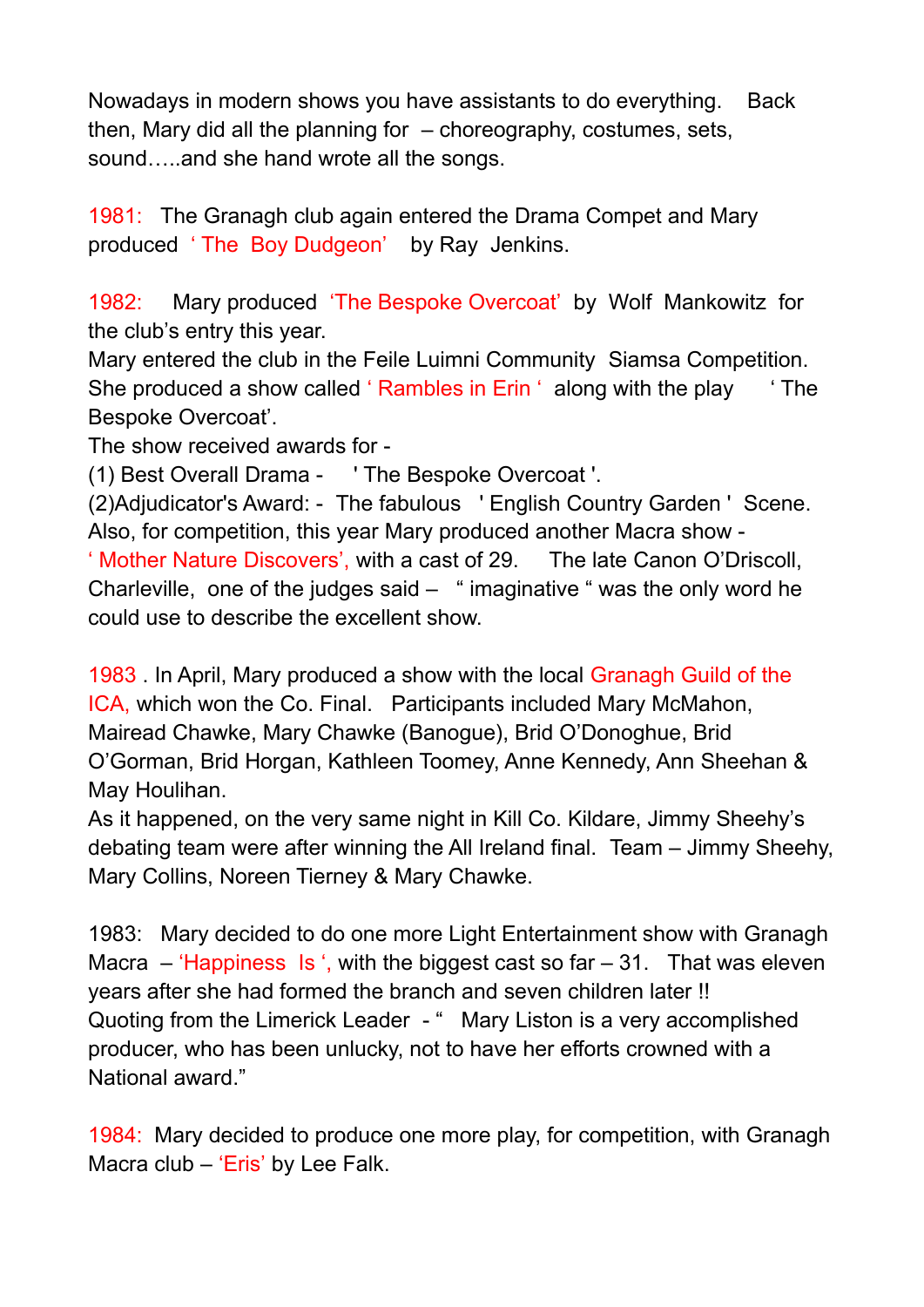Under her direction, in Drama & Light Entertainment, Granagh Macra members had many wonderful experiences of competing in County, Munster and All–Ireland Finals.

We were so lucky to have a branch of Macra Na Feirme, in Granagh, it got us involved in a fabulous organisation. What we learned in Macra, we used everyday – public speaking, debating, organisational skills to run events etc Plus the added advantage of all the Friends we got to know over the years. We also learned the values of volunteering and how to give back to our community.

Twenty odd years or so later, in conversation with her brother Tom Noonan, Mary said there was one play she always wanted to do and that was JB.Keane's - ' Sive'.

Tom mentioned this in conversation to a few ex-Macra members and the idea was then brought to a Development Association meeting in 2007.

The intention was to revive the drama tradition in the parish as well as doing something new for the community, and to make further use of the community centre.

In 2008 - ' Sive '. Mary found herself back where she started, all those years ago, with many of her ex-pupils from the Macra na Feirme days. There was a great variety of actors to choose from, all from the local parish, and Mary had an idea who would be suitable to play each character. She wanted to keep the play authentic, so she had to have the old man, Séan Dota and the young girl, Sive, and she found them both !!!

Johnny Murphy came out of retirement and made an amazing comeback at the age of 70 and the very young Emma Morrissey at 16 made her debut on Granagh stage.!!

Little did we realise, however, what the response to Sive would be and the effect it would have on the community. The original plan was to stage the play over 5 nights, but that turned out to be 8 nights.

It was the first 3-act play in Granagh for 45yrs when ' The Rugged Path' was produced in 1962.

Colette Kinsella, a freelance reporter for RTE Radio One, heard about us somehow and arrived to see our production of Sive. She did many interviews, saw the full play and the resulting documentary was broadcast on ' The Curious Ear ' - RTE Radio One.

In 2009, She took a sort of a breather, but promised she would be back..... Not one for sitting on her laurels, she decided to organise a ballad group to